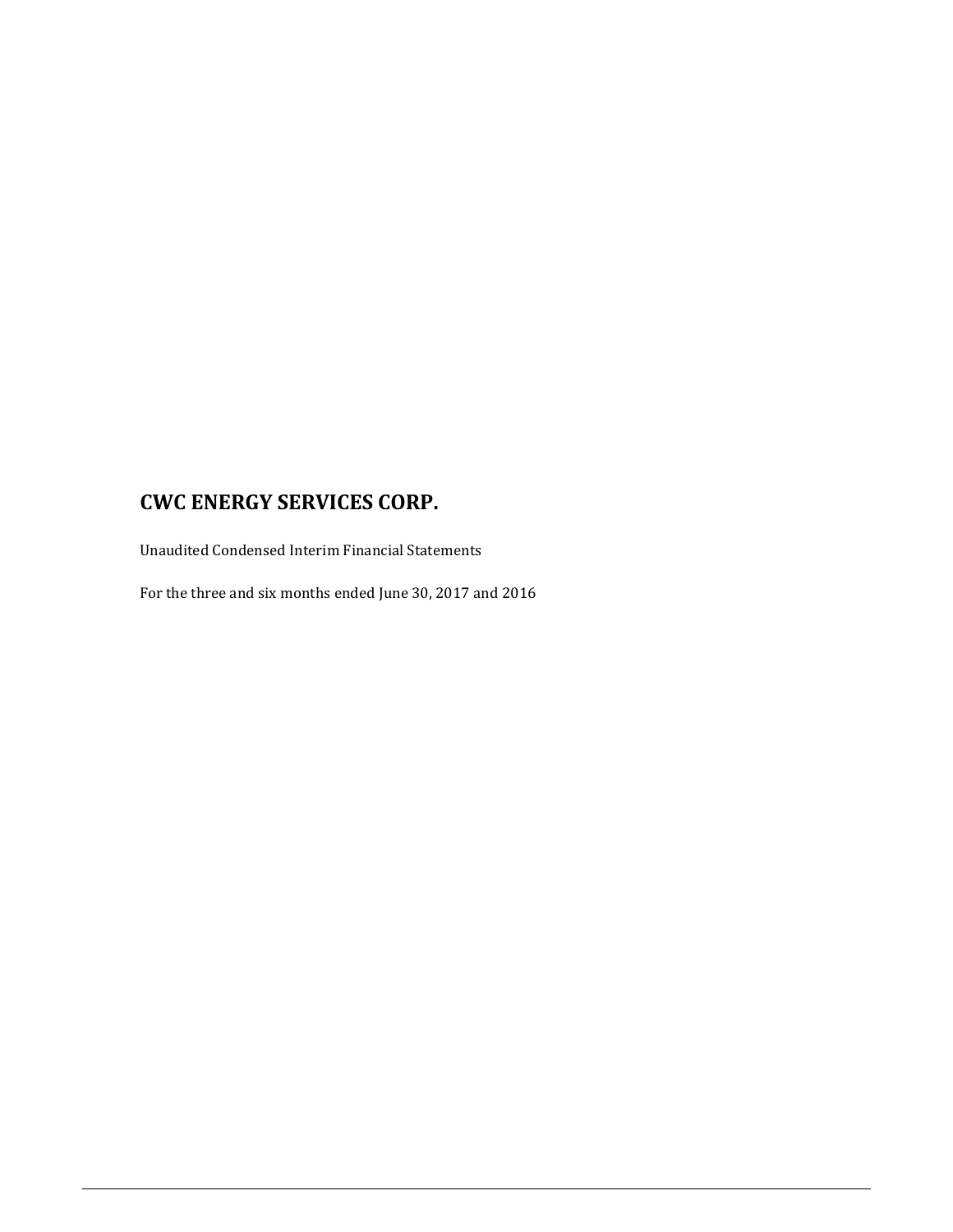# **CWC ENERGY SERVICES CORP. STATEMENTS OF FINANCIAL POSITION**

(unaudited)

|                                          |      | <b>June 30,</b> | December 31,  |
|------------------------------------------|------|-----------------|---------------|
| Stated in thousands of Canadian dollars  | Note | 2017            | 2016          |
| <b>ASSETS</b><br>Current                 |      |                 |               |
| Cash                                     |      | \$<br>225       | \$<br>2       |
| Accounts receivable                      |      | 12,450          | 15,335        |
| Inventory                                |      | 2,241           | 2,191         |
| Prepaid expenses and deposits            |      | 1,057           | 1,164         |
|                                          |      | 15,973          | 18,692        |
|                                          |      |                 |               |
| Property and equipment                   | 5    | 186,721         | 191,334       |
| Intangibles                              |      | 571             | 724           |
|                                          |      | \$<br>203,265   | \$<br>210,750 |
| <b>LIABILITIES</b>                       |      |                 |               |
| Current                                  |      |                 |               |
| Accounts payable and accrued liabilities |      | \$<br>7,955     | \$<br>7,359   |
| Current portion of long-term debt        | 6    | 158             | 176           |
|                                          |      | 8,113           | 7,535         |
| Deferred tax liability                   |      | 13,827          | 14,767        |
| Long-term debt                           | 6    | 28,729          | 32,966        |
|                                          |      | 50,669          | 55,268        |
|                                          |      |                 |               |
| <b>SHAREHOLDERS' EQUITY</b>              |      |                 |               |
| Share capital                            | 7    | 241,554         | 242,306       |
| Contributed surplus                      |      | 7,758           | 6,847         |
| Deficit                                  |      | (96, 716)       | (93, 671)     |
|                                          |      | 152,596         | 155,482       |
|                                          |      | \$<br>203,265   | \$<br>210,750 |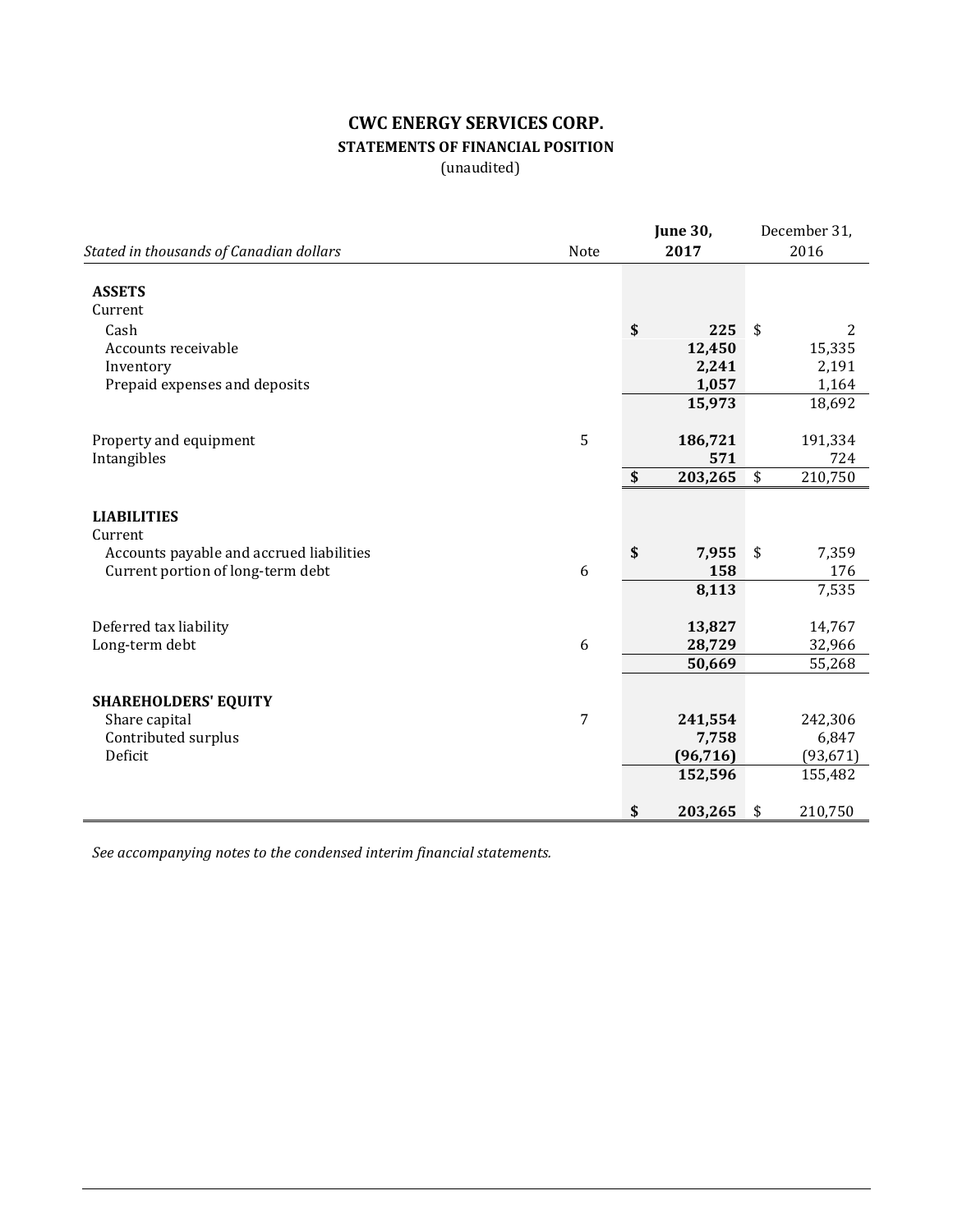## **CWC ENERGY SERVICES CORP. STATEMENTS OF COMPREHENSIVE LOSS**

## For the three and six months ended June 30, 2017 and 2016

(unaudited)

|                                                                     |      | <b>Three months ended</b><br>June 30 |         |                | Six months ended<br>June 30 |    |          |
|---------------------------------------------------------------------|------|--------------------------------------|---------|----------------|-----------------------------|----|----------|
| Stated in thousands of Canadian dollars except<br>per share amounts | Note |                                      | 2017    | 2016           | 2017                        |    | 2016     |
| Revenue                                                             |      | \$                                   | 15,114  | \$<br>13,884   | \$47,622                    | \$ | 33,624   |
| <b>Expenses</b>                                                     | 10   |                                      |         |                |                             |    |          |
| Direct operating expenses                                           |      |                                      | 11,764  | 9,886          | 35,782                      |    | 24,002   |
| Selling and administrative expenses                                 |      |                                      | 3,122   | 2,999          | 6,462                       |    | 6,066    |
| Stock based compensation                                            | 7    |                                      | 226     | 135            | 426                         |    | 219      |
| Finance costs                                                       | 6    |                                      | 570     | 840            | 1,115                       |    | 1,417    |
| Depreciation and amortization                                       |      |                                      | 3,022   | 3,139          | 7,780                       |    | 6,810    |
| (Gain) Loss on disposal of equipment                                |      |                                      | (6)     | (31)           | 42                          |    | 114      |
|                                                                     |      |                                      | 18,698  | 16,968         | 51,607                      |    | 38,628   |
| Net loss before income taxes                                        |      |                                      | (3,584) | (3,084)        | (3,985)                     |    | (5,004)  |
| Deferred income tax recovery                                        |      |                                      | (907)   | (805)          | (940)                       |    | (1, 295) |
|                                                                     |      |                                      |         |                |                             |    |          |
| Net loss and comprehensive loss                                     |      | \$                                   | (2,677) | \$<br>(2, 279) | \$<br>(3,045)               | \$ | (3,709)  |
|                                                                     |      |                                      |         |                |                             |    |          |
| Loss per share                                                      |      |                                      |         |                |                             |    |          |
| Basic and diluted                                                   | 7    |                                      | (0.01)  | \$<br>(0.01)   | (0.01)                      | \$ | (0.01)   |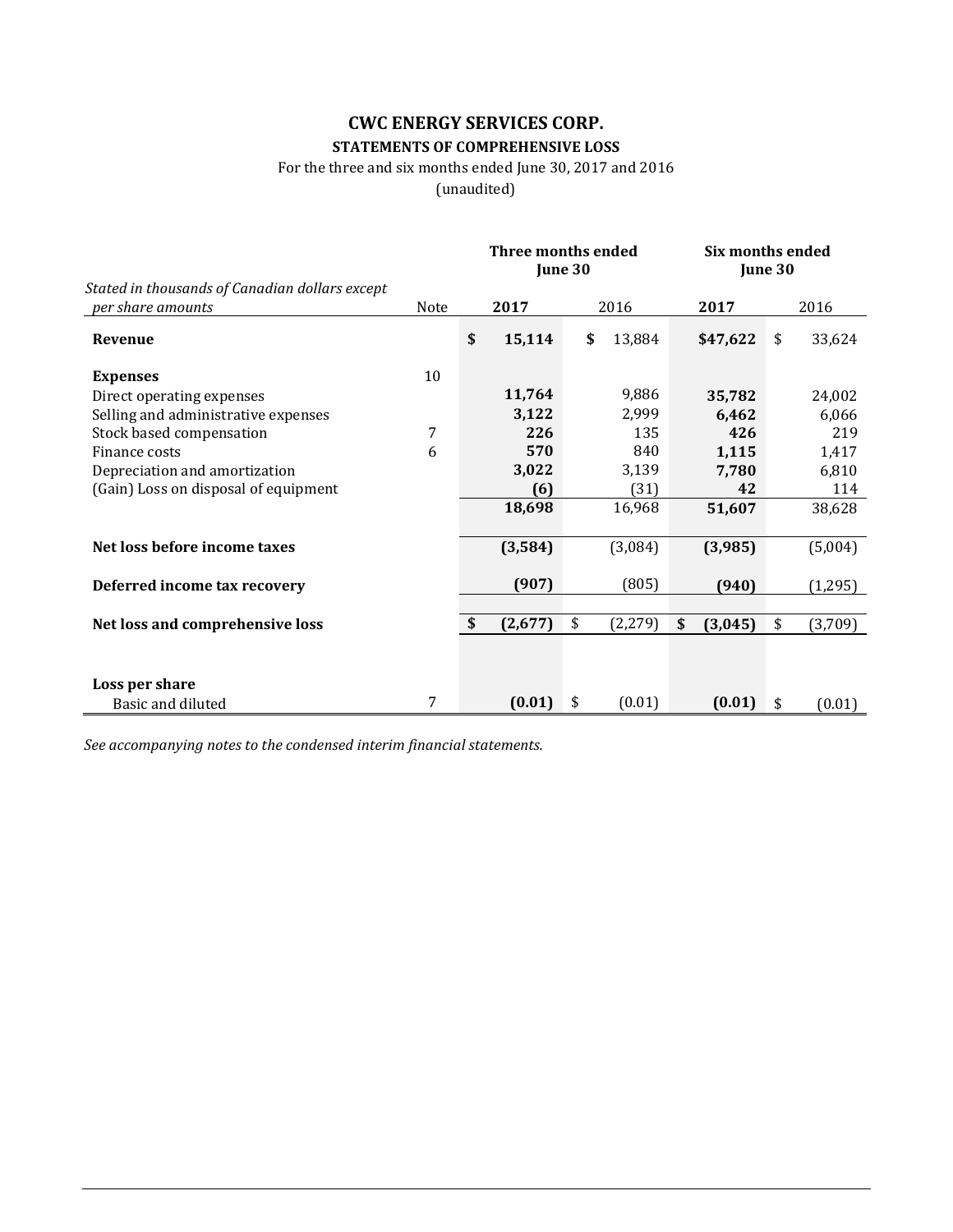## **CWC ENERGY SERVICES CORP. STATEMENTS OF CHANGES IN EQUITY**

For the three and six months ended June 30, 2017 and 2016

(unaudited)

| Stated in thousands of Canadian        |      | Number of     | <b>Share</b> | Contributed    |                 | <b>Total</b>  |
|----------------------------------------|------|---------------|--------------|----------------|-----------------|---------------|
| dollars except share amounts           | Note | <b>Shares</b> | Capital      | <b>Surplus</b> | <b>Deficit</b>  | <b>Equity</b> |
|                                        |      |               |              |                |                 |               |
| Balance - January 1, 2016              |      | 292,628,007   | \$227,149    | \$<br>6,516    | (86, 203)<br>\$ | 147,462<br>\$ |
| Net loss and comprehensive loss        |      |               |              |                | (3,709)         | (3,709)       |
| Stock based compensation expense       | 7    |               |              | 219            |                 | 219           |
| Settlement of restricted share units   | 7    | 145,000       | 111          | (111)          |                 |               |
| Issued common shares on exercise       |      |               |              |                |                 |               |
| of rights offering (net of share issue |      |               |              |                |                 |               |
| costs)                                 |      | 97,546,002    | 14,543       |                |                 | 14,543        |
| <b>Balance - June 30, 2016</b>         |      | 390,319,009   | \$241,803    | \$<br>6,624    | \$<br>(89, 912) | 158,515<br>\$ |
|                                        |      |               |              |                |                 |               |
|                                        |      |               |              |                |                 |               |
| Balance - January 1, 2017              |      | 391,920,676   | \$242,306    | \$<br>6,847    | (93, 671)<br>\$ | 155,482<br>\$ |
| Net loss and comprehensive loss        |      |               |              |                | (3,045)         | (3,045)       |
| Stock based compensation expense       | 7    |               |              | 426            |                 | 426           |
| Exercise of stock options              | 7    | 833,333       | 166          | (58)           |                 | 108           |
| Settlement of restricted share units   | 7    | 525,833       | 124          | (124)          |                 |               |
| Cancellation of common shares          |      |               |              |                |                 |               |
| purchased under normal course          |      |               |              |                |                 |               |
| issuer bid                             | 7    | (1,647,000)   | (1,042)      | 667            |                 | (375)         |
| <b>Balance - June 30, 2017</b>         |      | 391,632,842   | 241,554      | 7,758          | (96, 716)       | 152,596       |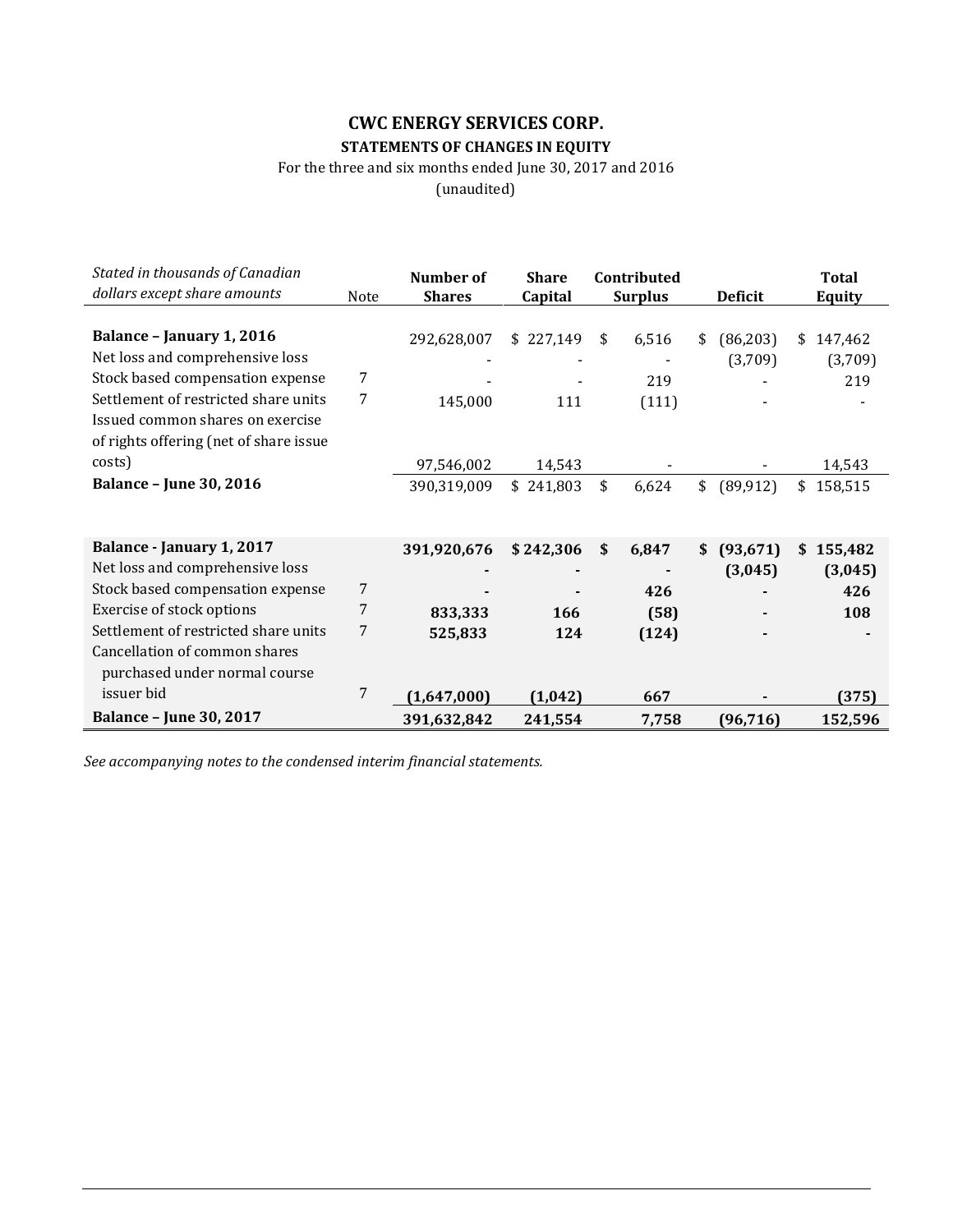## **CWC ENERGY SERVICES CORP. STATEMENTS OF CASH FLOWS**

For the three and six months ended June 30, 2017 and 2016 (unaudited)

|                                                          |      | <b>Three months ended</b><br>June 30 |                          | Six months ended<br>June 30 |    |                  |
|----------------------------------------------------------|------|--------------------------------------|--------------------------|-----------------------------|----|------------------|
| Stated in thousands of Canadian dollars                  | Note | 2017                                 | 2016                     | 2017                        |    | 2016             |
| <b>Operating activities:</b>                             |      |                                      |                          |                             |    |                  |
| Net loss                                                 |      | \$<br>(2,677)                        | \$<br>(2, 279)           | \$<br>(3,045)               | \$ | (3,709)          |
| Adjustments for:                                         |      |                                      |                          |                             |    |                  |
| Stock based compensation expense                         | 7    | 226                                  | 135                      | 426                         |    | 219              |
| Finance costs                                            |      | 570                                  | 840                      | 1,115                       |    | 1,417            |
| Depreciation and amortization                            |      | 3,022                                | 3,139                    | 7,780                       |    | 6,810            |
| (Gain) Loss on disposal of equipment                     |      | (6)                                  | (31)                     | 42                          |    | 114              |
| Deferred income tax recovery                             |      | (907)                                | (805)                    | (940)                       |    | (1, 295)         |
| Funds from operations                                    |      | 228                                  | 999                      | 5,378                       |    | 3,556            |
| Changes in non-cash working capital                      | 8    |                                      |                          |                             |    |                  |
| balances                                                 |      | 13,259                               | 4,121                    | 3,538                       |    | 3,793            |
| Operating cash flow                                      |      | 13,487                               | 5,120                    | 8,916                       |    | 7,349            |
|                                                          |      |                                      |                          |                             |    |                  |
| <b>Investing activities:</b>                             |      |                                      |                          |                             |    |                  |
| Purchase of equipment                                    |      | (2, 336)                             | (376)                    | (2,956)                     |    | (562)            |
| Proceeds on disposal of equipment                        |      | 6                                    | 117                      | 26                          |    | 206              |
| Investing cash flow                                      |      | (2, 330)                             | (259)                    | (2,930)                     |    | (356)            |
|                                                          |      |                                      |                          |                             |    |                  |
| <b>Financing activities:</b>                             |      |                                      |                          |                             |    |                  |
| Repayment of long-term debt                              |      | (10, 203)                            | (18, 306)                | (4, 410)                    |    | (19, 869)        |
| Interest paid                                            |      | (496)                                | (762)                    | (968)                       |    | (1,250)          |
| Finance costs paid                                       |      |                                      | (244)                    |                             |    | (269)            |
| Finance lease repayments                                 |      | (58)                                 | (58)                     | (117)                       |    | (114)            |
| Common shares issued on exercise of                      |      |                                      |                          |                             |    |                  |
| rights offering                                          |      |                                      | 14,632                   |                             |    | 14,632           |
| Share issue costs<br>Common shares issued on exercise of |      |                                      | (123)                    |                             |    | (123)            |
| options                                                  |      |                                      |                          | 108                         |    |                  |
| Common shares purchased under NCIB                       |      | (312)                                |                          | (376)                       |    |                  |
| Financing cash flow                                      |      | (11,069)                             | (4,861)                  | (5,763)                     |    | (6,993)          |
|                                                          |      |                                      |                          |                             |    |                  |
| Increase in cash during the period                       |      | 88                                   | $\overline{\phantom{a}}$ | 223                         |    |                  |
| Cash, beginning of period                                |      | 137                                  | 2                        | 2                           |    | $\boldsymbol{2}$ |
| Cash, end of period                                      |      | \$<br>225                            | \$<br>$\overline{2}$     | 225                         | \$ | $\overline{2}$   |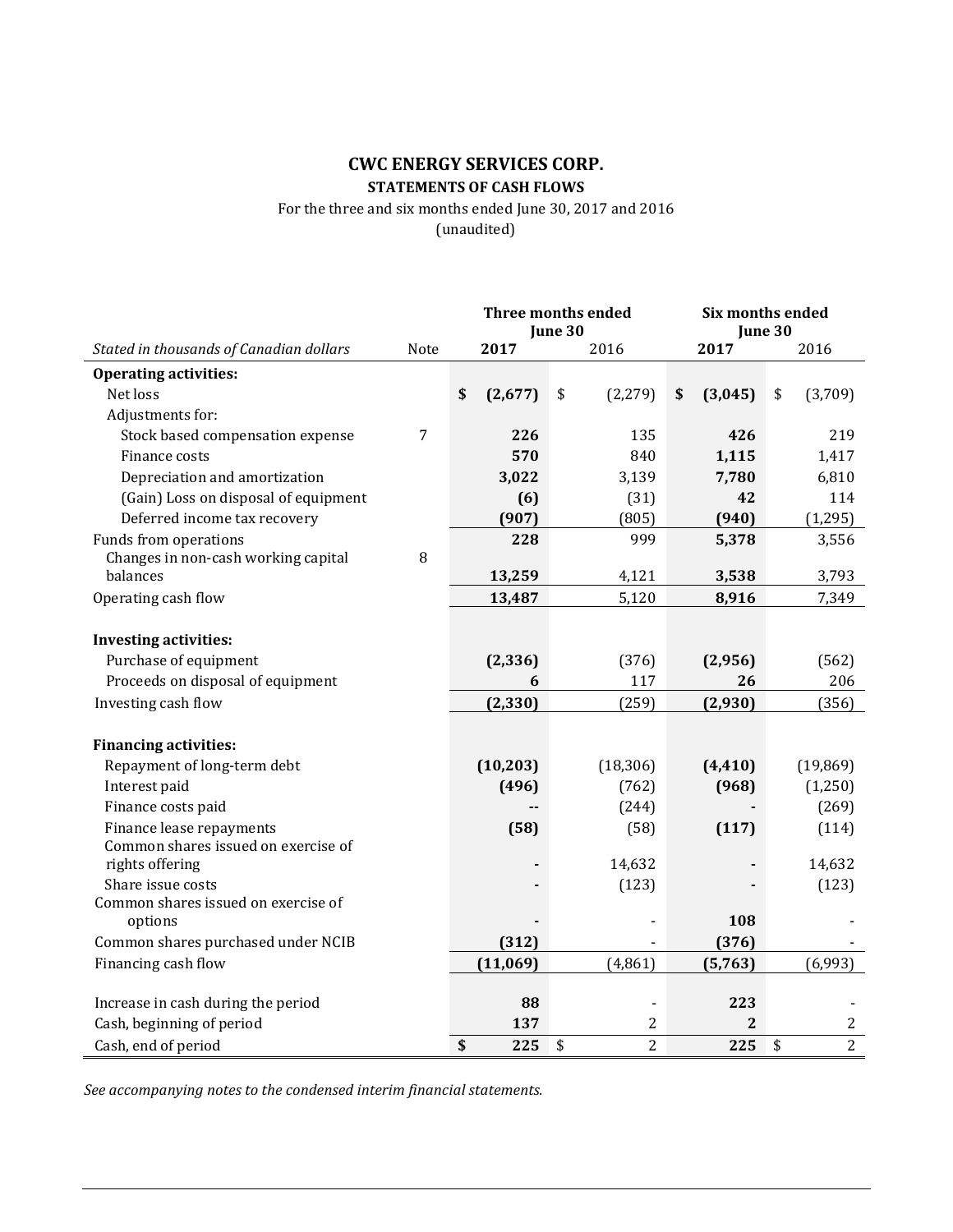NOTES TO THE CONDENSED INTERIM FINANCIAL STATEMENTS As at and for the three and six months ended June 30, 2017 and 2016 (unaudited)

*Stated in thousands of Canadian dollars except share and per share amounts*

### **1. Reporting entity**

CWC Energy Services Corp. ("CWC" or the "Company") is incorporated under the Business Corporations Act (Alberta). The address of the Company's head office is Suite 610, 205 – 5th Avenue SW, Calgary, Alberta, Canada. The Company is an oilfield services company providing drilling and production services to oil and gas exploration and development companies throughout the Western Canadian Sedimentary Basin ("WCSB"). The Company's common stock is listed and traded on the TSX Venture Exchange under the symbol CWC. Additional information regarding CWC's business is available in CWC's most recent Annual Information Form available on SEDAR at [www.sedar.com,](http://www.sedar.com/) on the Company's website [www.cwcenergyservices.com,](http://www.cwcenergyservices.com/) or by contacting the Company at the address noted above.

On May 4, 2017, CWC announced a process to review strategic alternatives with a view to maximizing shareholder value by capitalizing on CWC's strong financial and operational performance, market share and attractive fleet of modern assets. The Special Committee of the Board of Directors, their financial advisors and management of CWC continue to evaluate several potential alternatives and proposals received to date. The Company has not established a definitive timeline to complete its review and no decision on any particular alternative has been reached at this time. CWC does not intend to disclose developments with respect to the strategic alternatives process unless and until the Board of Directors approve a definitive transaction or other course of action or otherwise deem disclosure of developments is appropriate or otherwise required by law. CWC cautions that there are no guarantees that the strategic alternatives process will result in a transaction, or if a transaction is undertaken, as to its terms or timing.

#### **2. Basis of presentation**

#### (a) Statement of compliance

These condensed interim financial statements have been prepared in accordance with IAS 34 Interim Financial Reporting and do not include all the information required for full annual financial statements.

These condensed interim financial statements were approved by the Board of Directors on August 2, 2017.

#### (b) Use of estimates and judgments

The preparation of the condensed interim financial statements requires management to make judgments, estimates and assumptions that affect the application of accounting policies and the reported amount of assets and liabilities, income and expense. Actual results may differ from these estimates.

In preparing these condensed interim financial statements, the significant judgments made by management in applying the Company's accounting policies and the key sources of estimation uncertainty were the same as those that applied to the financial statements as at and for the year ended December 31, 2016.

#### **3. Significant accounting policies**

The accounting policies applied by the Company in these condensed interim financial statements are the same as those applied by the Company in its financial statements as at and for the year ended December 31, 2016. These unaudited condensed interim financial statements should be read in conjunction with the audited financial statements and notes thereto as at and for the year ended December 31, 2016 as filed on SEDAR.

#### (a) New accounting standards not yet effective

A number of new standards, amendments to standards and interpretations have been issued by the IASB and are not yet effective for the year ending December 31, 2017. The following new standards, amendments to standards and interpretations have not been applied in preparing these financial statements. None of these are expected to have a significant effect on the financial statements, except for: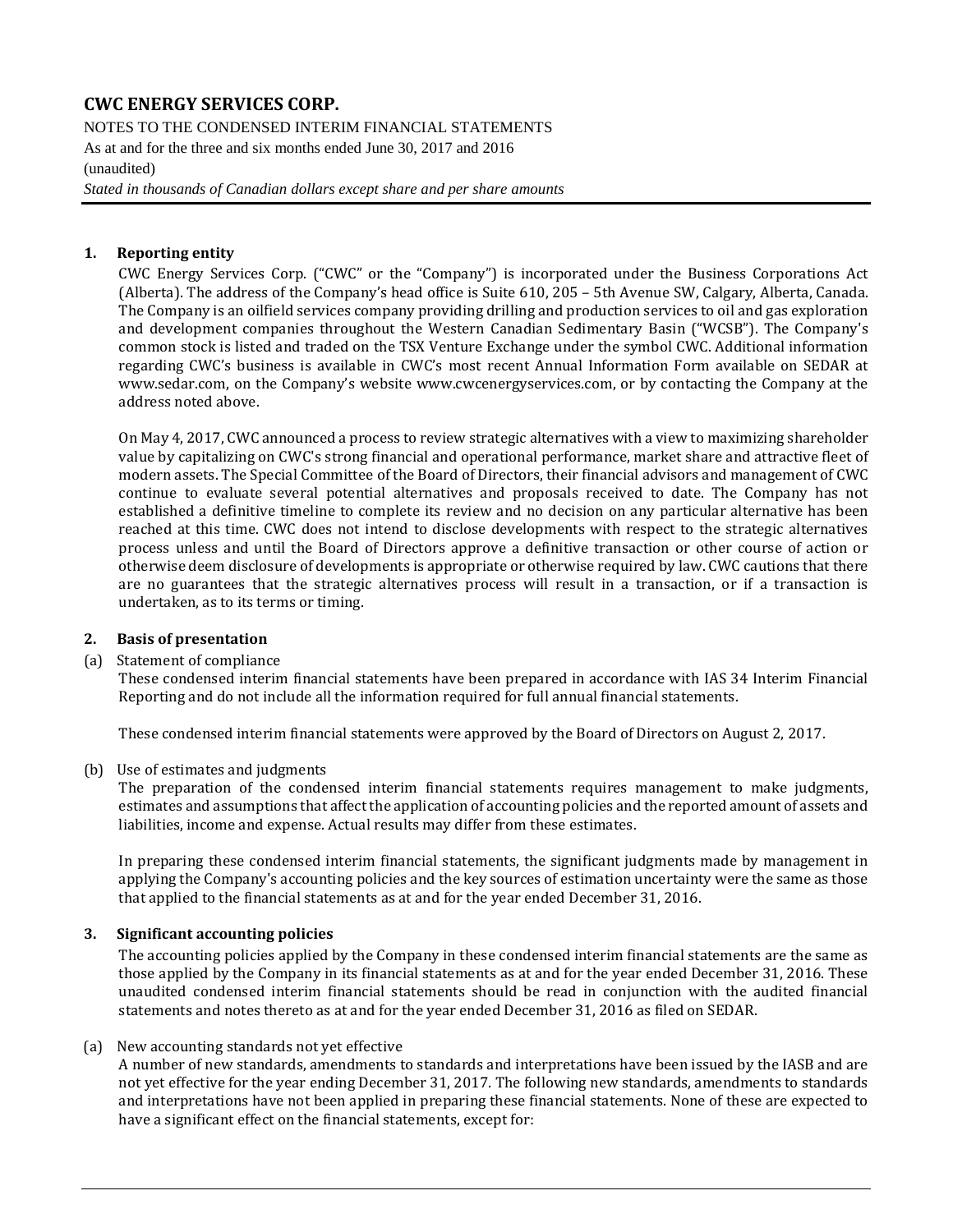NOTES TO THE CONDENSED INTERIM FINANCIAL STATEMENTS As at and for the three and six months ended June 30, 2017 and 2016 (unaudited)

*Stated in thousands of Canadian dollars except share and per share amounts*

IFRS 15, Revenue from Contracts with Customers. This standard specifies how and when revenue should be recognized as well as requiring more informative and relevant disclosures. IFRS 15 also requires additional disclosures about the nature, amount, timing and uncertainty of revenue and cash flows arising from customer contracts. IFRS 15 supersedes IAS 18, Revenue, IAS 11, Construction Contracts and a number of revenue-related interpretations. IFRS 15 applies to nearly all contracts with customers: the main exceptions are leases, financial instruments and insurance contracts. IFRS 15 must be applied for periods beginning on or after January 1, 2018 with early application permitted. The Company has developed a transition plan to implement IFRS 15. The Company has substantially completed the assessment phase and has also commenced the impact assessment. The Company has concluded on a preliminary basis to use the modified retrospective approach on transition date, in which a cumulative catch-up adjustment will be recorded through equity upon initial adoption. Additionally, we continue to monitor international developments of the standard as a component of our impact evaluation.

IFRS 16, Leases. This standard introduces a single lessee accounting model and requires a lessee to recognize assets and liabilities for all leases with a term of more than 12 months, unless the underlying asset is of low value. A lessee is required to recognize a right-of-use asset representing its right to use the underlying asset and a lease liability representing its obligation to make lease payments. The Company intends to adopt IFRS 16 in its financial statements for the annual period beginning on January 1, 2019. The Company is currently in the process of identifying leasing contracts to determine the impact that the adoption of IFRS 16 may have on its financial statements.

#### **4. Seasonality of operations**

The Company's operations are located in Western Canada. The ability to move heavy equipment safely and efficiently in Western Canadian oil and natural gas fields is dependent on weather conditions. Activity levels during the first quarter are typically the most robust as the frost creates a stable ground mass that allows for easy access to well sites and easier drilling and service rig movement. The second quarter is traditionally the slowest due to road bans during spring break-up. When winter's frost leaves the ground, it renders many secondary roads incapable of supporting the weight of heavy equipment until they have thoroughly dried out. Road bans during this time restrict service and support equipment access to well sites. The third quarter has more activity as the summer months are typically drier than the second quarter. The fourth quarter is again quite active as winter temperatures freeze the ground once more maximizing site access. However, there may be temporary halts to operations in extreme cold weather when the temperature falls below -35C.

|                                                          | Contract<br>drilling<br>equipment |         | <b>Production</b><br>services<br>equipment |         | <b>Other</b><br>equipment |       | <b>Total</b>  |
|----------------------------------------------------------|-----------------------------------|---------|--------------------------------------------|---------|---------------------------|-------|---------------|
| Costs                                                    |                                   |         |                                            |         |                           |       |               |
| Balance, December 31, 2016                               | \$                                | 108,947 | \$                                         | 204,078 | \$                        | 1,874 | \$<br>314,899 |
| Additions                                                |                                   | 1,284   |                                            | 1,789   |                           | 9     | 3,082         |
| <b>Disposals</b>                                         |                                   | (76)    |                                            | (167)   |                           |       | (243)         |
| Balance, June 30, 2017                                   |                                   | 110,155 |                                            | 205,700 |                           | 1,883 | 317,738       |
| <b>Accumulated depreciation and</b><br>impairment losses |                                   |         |                                            |         |                           |       |               |
| Balance, December 31, 2016                               |                                   | 15,073  |                                            | 106,944 |                           | 1,548 | 123,565       |
| Depreciation                                             |                                   | 2,260   |                                            | 5,286   |                           | 82    | 7,628         |
| <b>Disposals</b>                                         |                                   | (8)     |                                            | (168)   |                           |       | (176)         |

#### **5. Property and equipment**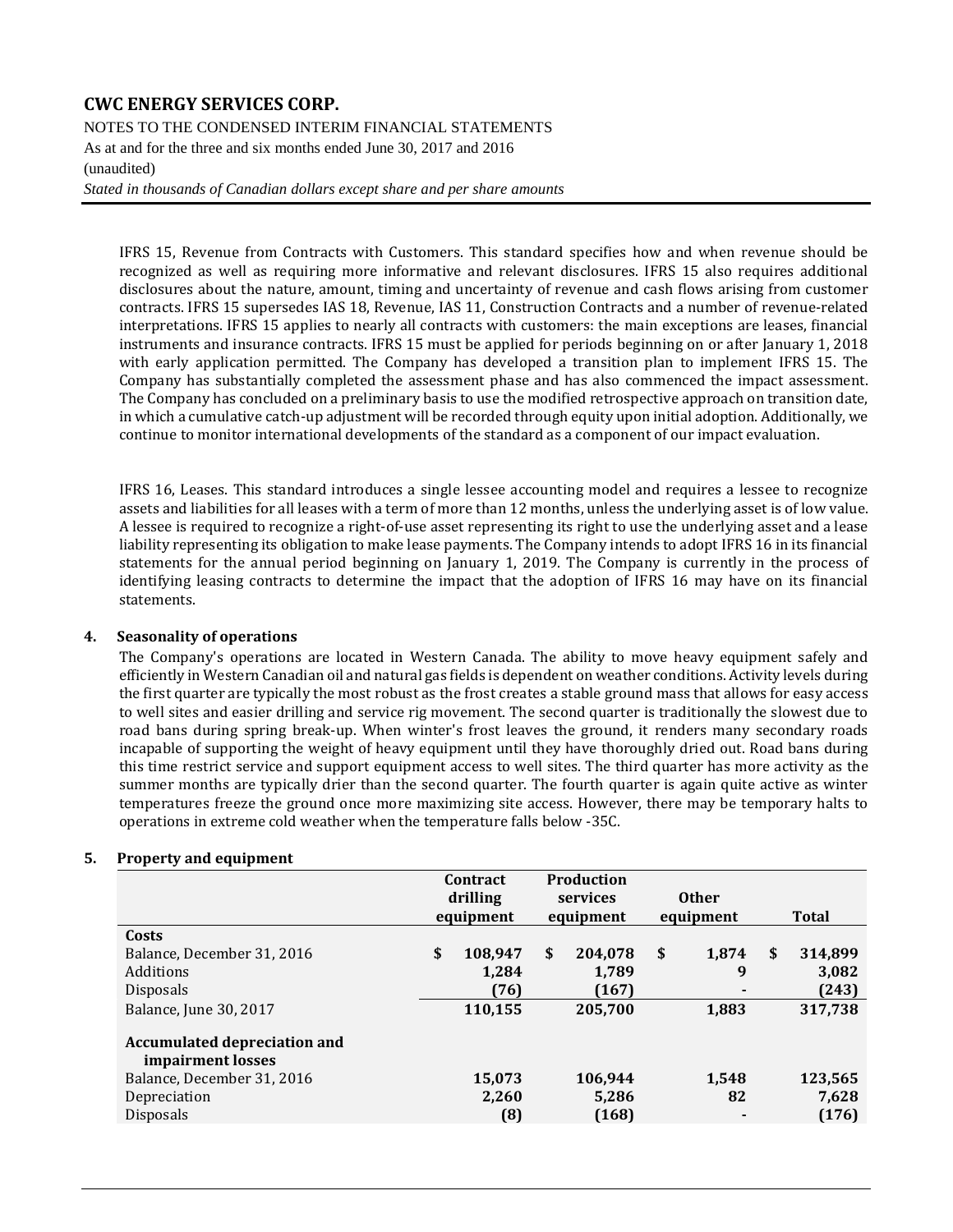#### NOTES TO THE CONDENSED INTERIM FINANCIAL STATEMENTS

As at and for the three and six months ended June 30, 2017 and 2016

#### (unaudited)

*Stated in thousands of Canadian dollars except share and per share amounts*

| Balance, June 30, 2017 | 17.325 | 112.062 | 1,630     | 131,017 |
|------------------------|--------|---------|-----------|---------|
| Net book value         |        |         |           |         |
| Balance, June 30, 2017 | 92.830 | 93.638  | \$<br>253 | 186,721 |

Additions of property and equipment include purchases of assets under finance lease which are recorded at cost totaling \$126.

#### **6. Loans and borrowings**

The following table provides information with respect to amounts included in the statement of financial position related to loans and borrowings:

|                                              | <b>June 30,</b> |        | December 31, |
|----------------------------------------------|-----------------|--------|--------------|
|                                              |                 | 2017   | 2016         |
| Current liabilities:                         |                 |        |              |
| Current portion of finance lease liabilities | \$              | 158    | \$<br>176    |
|                                              | \$              | 158    | \$<br>176    |
|                                              |                 |        |              |
| Non-current liabilities:                     |                 |        |              |
| Bank Loan                                    | \$              | 28,922 | \$<br>33,333 |
| Finance lease liabilities                    |                 | 124    | 97           |
| Financing fees                               |                 | (317)  | (464)        |
|                                              | \$              | 28,729 | \$<br>32,966 |
|                                              |                 |        |              |
| Total loans and borrowings                   | \$              | 28,887 | 33,142       |

The Company has credit facilities with a syndicate of four Canadian financial institutions (the "Credit Facility"). The Credit Facility provides the Company with a \$65,000 extendible revolving term facility (the "Bank Loan") and other credit instruments. The Bank Loan is for a committed term until July 31, 2018 (the "Maturity Date"). No principal payments are required under the Bank Loan until the Maturity Date, at which time any amounts outstanding are due and payable. The Company may, on an annual basis, request the Maturity Date be extended for a period not to exceed three years from the date of the request. If a request for an extension is not approved by the banking syndicate, the Maturity Date will remain unchanged.

The Bank Loan bears interest based on a sliding scale pricing grid tied to the Company's trailing Consolidated Debt to Consolidated EBITDA<sup>(1)</sup> ratio from a minimum of the bank's prime rate plus 0.75% to a maximum of the bank's prime rate plus 3.75% or from a minimum of the bankers acceptances rate plus a stamping fee of 1.75% to a maximum of the bankers acceptances rate plus a stamping fee of 4.75%. Standby fees under the Bank Loan range between 0.39% and 1.07%. Interest and fees under the Bank Loan are payable monthly. The Company has the option to borrow funds denominated in either Canadian or United States dollars under the Credit Facility. Borrowings under the Bank Loan are limited to an aggregate of 75% of accounts receivable outstanding less than 90 days plus 60% of the net book value of property and equipment less certain priority payables. As at June 30, 2017, of the \$65,000 Bank Loan facility, \$26,076 was available for immediate borrowing and \$36,649 was outstanding (December 31, 2016: \$41,013). The Bank Loan has an accordion feature which provides the Company with an ability to increase the maximum borrowings up to \$125,000, subject to the approval of the lenders. The Bank Loan is secured by a security agreement covering all of the assets of the Company and a first charge Security Interest covering all assets of the Company. Effective June 30, 2017, the applicable rates under the Bank Loan are: bank prime rate plus 1.00%, banker's acceptances rate plus a stamping fee of 2.00%, and standby fee rate of 0.45%.

Under the terms of the Credit Facility, the Company is required to comply with the following financial covenants: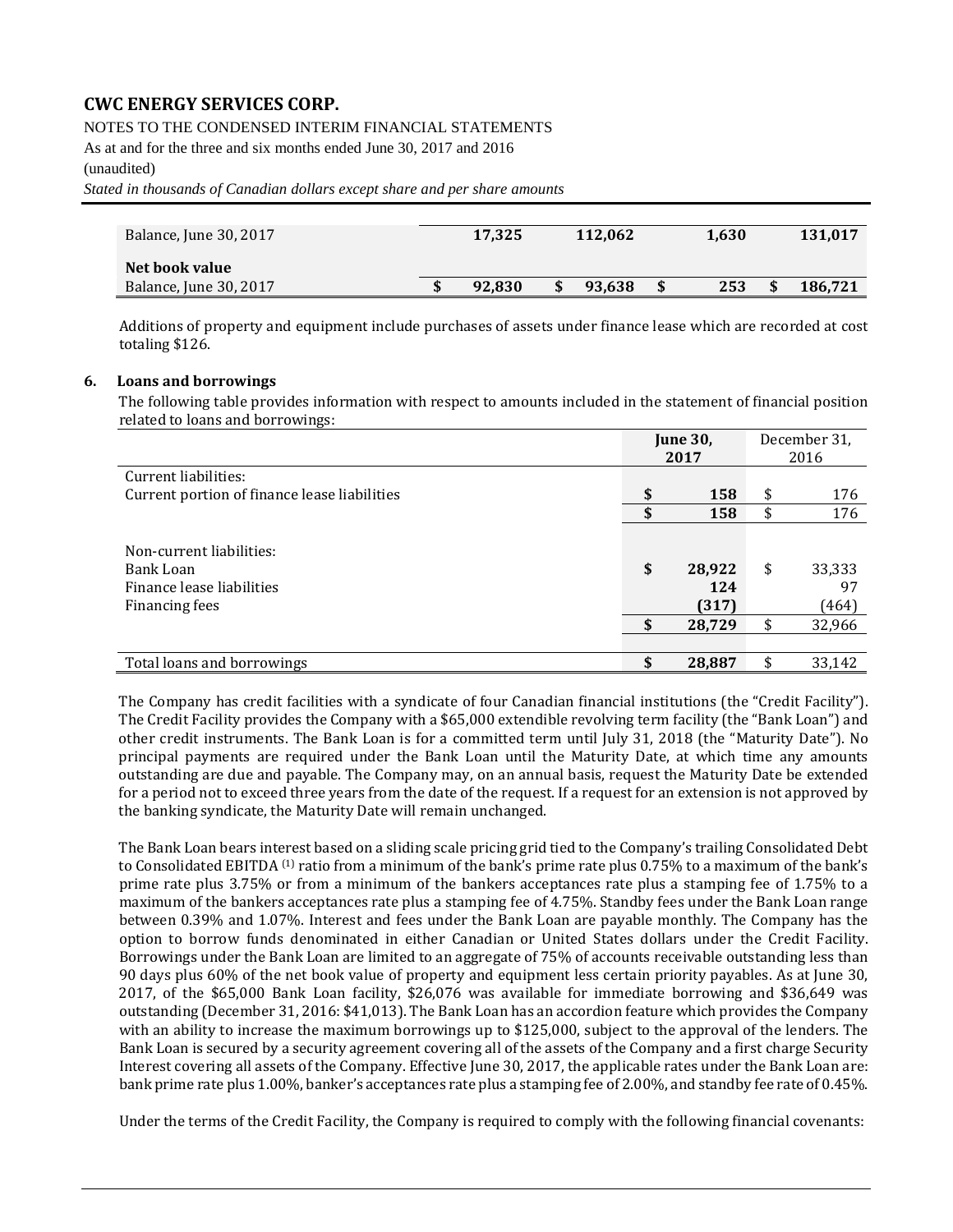NOTES TO THE CONDENSED INTERIM FINANCIAL STATEMENTS

As at and for the three and six months ended June 30, 2017 and 2016

#### (unaudited)

*Stated in thousands of Canadian dollars except share and per share amounts*

|                                                                        |                     | Actual        |
|------------------------------------------------------------------------|---------------------|---------------|
|                                                                        | Covenant limits     | June 30, 2017 |
| Consolidated Debt <sup>(2)</sup> to Consolidated EBITDA <sup>(1)</sup> | 4.75:1.00 or less   | 1.64:1.00     |
| Consolidated Debt $(2)$ to Capitalization $(3)$                        | $0.50:1.00$ or less | 0.19:1.00     |
| Consolidated Adjusted Cash Flow <sup>(4)</sup> to Consolidated Finance |                     |               |
| Obligations <sup><math>(5)</math></sup>                                | $1.15:1.00$ or more | 4.33:1.00     |

(1) Consolidated EBITDA is calculated as net income plus finance costs, plus current and deferred income taxes, plus depreciation, plus stock based compensation, plus any non-recurring losses or impairment losses, or permitted severance costs, minus any non-recurring gain, plus any expenses related to corporate or business acquisitions with all amounts being for the twelve month period ended the calculation date. EBITDA is adjusted to reflect the inclusion of material acquisitions or material dispositions on a pro forma basis for the twelve month period ended the calculation date. Consolidated EBITDA is increased if debt repayments from the proceeds of equity issuance are used to repay the syndicated facility and designated by the Company as an Equity Cure amount. The Consolidated Debt to Consolidated EBITDA covenant limit reduces to 4.50:1.00 at September 30, 2017, to 4.00:1.00 at December 31, 2017 and to 3.50:1.00 thereafter.

(2) Consolidated Debt is calculated as total loans and borrowings as shown in the schedule above adjusted to exclude the funds held in the segregated account and to remove any financing fees included.

(3) Capitalization is calculated as Consolidated Debt plus Shareholders' Equity as at the calculation date.

(4) Consolidated Adjusted Cash Flow is calculated as Consolidated EBITDA minus amounts paid for transaction costs, dividends or share repurchases in the twelve month period ended the calculation date. The Calculation of Adjusted Cash Flow excludes Consolidated EBITDA resulting from an Equity Cure.

(5) Consolidated Finance Obligations is calculated as finance costs plus scheduled principal payments on debt including scheduled principal payments under finance leases minus accretion of finance fees included in finance costs for the twelve month period ended the calculation date.

On June 2, 2016, the Company received gross proceeds of \$14,632 from a rights offering of common shares of which the funds were placed into a segregated bank account. On July 9, 2016, \$7,000 was paid on the Bank Loan. At June 30, 2017 the remaining \$7,632 plus earned interest has been offset against long-term debt as the Company has the current legal right to offset and intends to settle on a net basis or settle the asset and liability simultaneously. On July 4, 2017, the remaining \$7,632 plus earned interest was paid on the Bank Loan and the segregated bank account closed. Consolidated Debt to Consolidated EBITDA at June 30, 2017 includes the impact of a \$7,632 equity cure designated on July 4, 2017.

Subsequent to June 30, 2017, CWC and its syndicated lenders have agreed to an extension of its credit facilities and certain other amendments to provide financial security and flexibility to July 31, 2020, subject to execution of legal documentation.

|               |          |    | June 30, 2017         |                 |
|---------------|----------|----|-----------------------|-----------------|
|               | Cash     |    | <b>Long-Term Debt</b> | <b>Net</b>      |
| Gross amounts | 7.951    | -S | (36, 455)             | \$<br>(28, 504) |
| Amount offset | (7, 726) |    | 7.726                 |                 |
| Net amounts   | 225      |    | (28, 729)             | (28, 504)       |

Obligations under finance leases are primarily for leased automobiles with an expected term of three years and a one year minimum term. Interest rates on finance leases are specific to each leased asset, are fixed for the lease term and vary between 4.4% and 5.1% per annum.

Financing fees consist of commitment fees and legal expenses relating to the Credit Facility and are being amortized using the effective interest rate method over the term of the Credit Facility. Financing fees of \$147 were amortized and included in finance costs during the three months ended June 30, 2017 (year ended December 31, 2016: \$313).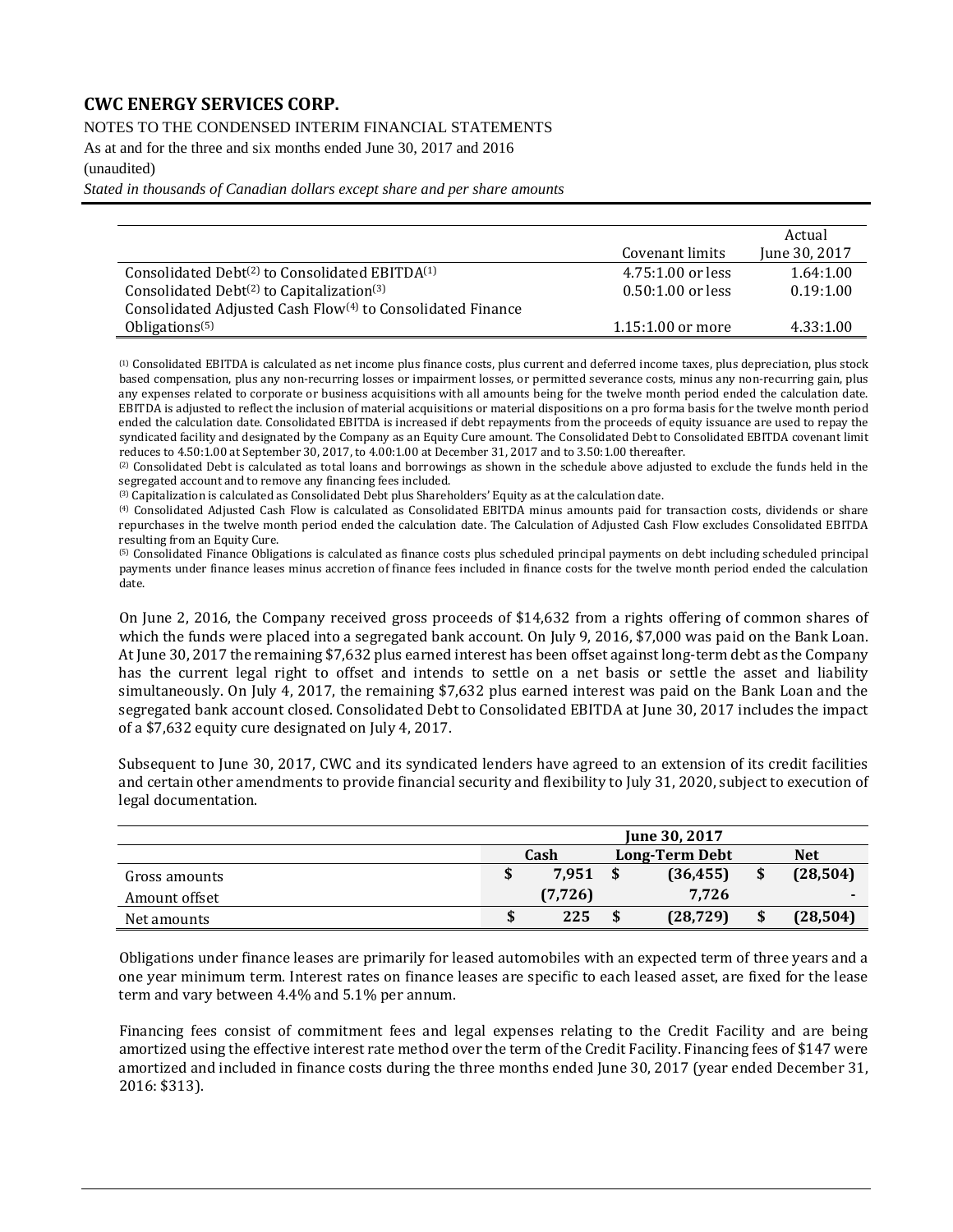NOTES TO THE CONDENSED INTERIM FINANCIAL STATEMENTS

As at and for the three and six months ended June 30, 2017 and 2016 (unaudited)

*Stated in thousands of Canadian dollars except share and per share amounts*

#### **7. Share capital**

#### (a) Authorized

Unlimited number of Common voting shares without par value. Unlimited number of Preferred shares without par value.

#### (b) Normal course issuer bid

The Company has a program to purchase its common shares from time to time in accordance with the normal course issuer bid procedures under Canadian securities laws. Pursuant to the issuer bid, CWC is allowed to purchase for cancellation up to 19,653,292 of its issued and outstanding common shares at prevailing market prices on the TSX Venture Exchange or other recognized marketplaces during the twelve month period ending April 6, 2018.

On April 7, 2017, CWC entered into an automatic securities purchase plan (the "ASPP") (as defined under applicable securities laws) with Raymond James Ltd. ("Raymond James") for the purpose of making purchases under the ASPP. Such purchases will be determined by Raymond James in its sole discretion, without consultation with CWC having regard to the price limitation and aggregate purchase limitation and other terms of the ASPP and the rules of the TSXV. Conducting the NCIB as an ASPP allows common shares to be purchased at times when CWC would otherwise be prohibited from doing so pursuant to securities laws and its internal trading policies.

For the three months ended June 30, 2017, 1,404,000 shares (2016: nil) for consideration of \$312, including commissions (2016: nil) were purchased under the NCIB, and for the six months ended June 30, 2017, 1,686,500 shares (2016: nil) for consideration of \$376 (2016: Nil) including commissions were purchased under the NCIB. In the three months ended June 30, 2017, a total of 1,478,000 shares were cancelled and returned to treasury (2016: nil) and in the six months ended June 30, 2017, a total of 1,647,000 shares were cancelled and returned to treasury (2016: nil).

#### (c) Stock options

The following table summarizes changes in the number of stock options outstanding:

|                                    |            | Weighted       |      |
|------------------------------------|------------|----------------|------|
|                                    | Number of  | average        |      |
|                                    | options    | exercise price |      |
| Balance at December 31, 2016       | 21,791,000 |                | 0.27 |
| <b>Exercised for common shares</b> | (833, 333) |                | 0.13 |
| <b>Expired</b>                     | (716, 667) |                | 0.63 |
| Balance at June 30, 2017           | 20,241,000 |                | 0.27 |

For the three months ended June 30, 2017, stock-based compensation expense relating to stock options totaled \$159 (three months ended June 30, 2016: \$90). For the six months ended June 30, 2017, stock-based compensation expense relating to stock options totaled \$300 (six months ended June 30, 2016: \$156).

#### (d) Restricted share unit plan

| The following table summarizes information about RSUs outstanding as at June 30, 2017: |                |                        |                |                |  |  |  |  |
|----------------------------------------------------------------------------------------|----------------|------------------------|----------------|----------------|--|--|--|--|
|                                                                                        |                |                        | Weighted       |                |  |  |  |  |
|                                                                                        |                | Weighted average       | average        |                |  |  |  |  |
|                                                                                        | Number of RSUs | remaining life (years) | exercise price | Number of RSUs |  |  |  |  |
| Issue date fair value                                                                  | outstanding    | contractual            | [\$]           | exercisable    |  |  |  |  |
| $$0.09 - 1.04$                                                                         | 3,892,167      | 2.17                   | n/a            | 1,080,835      |  |  |  |  |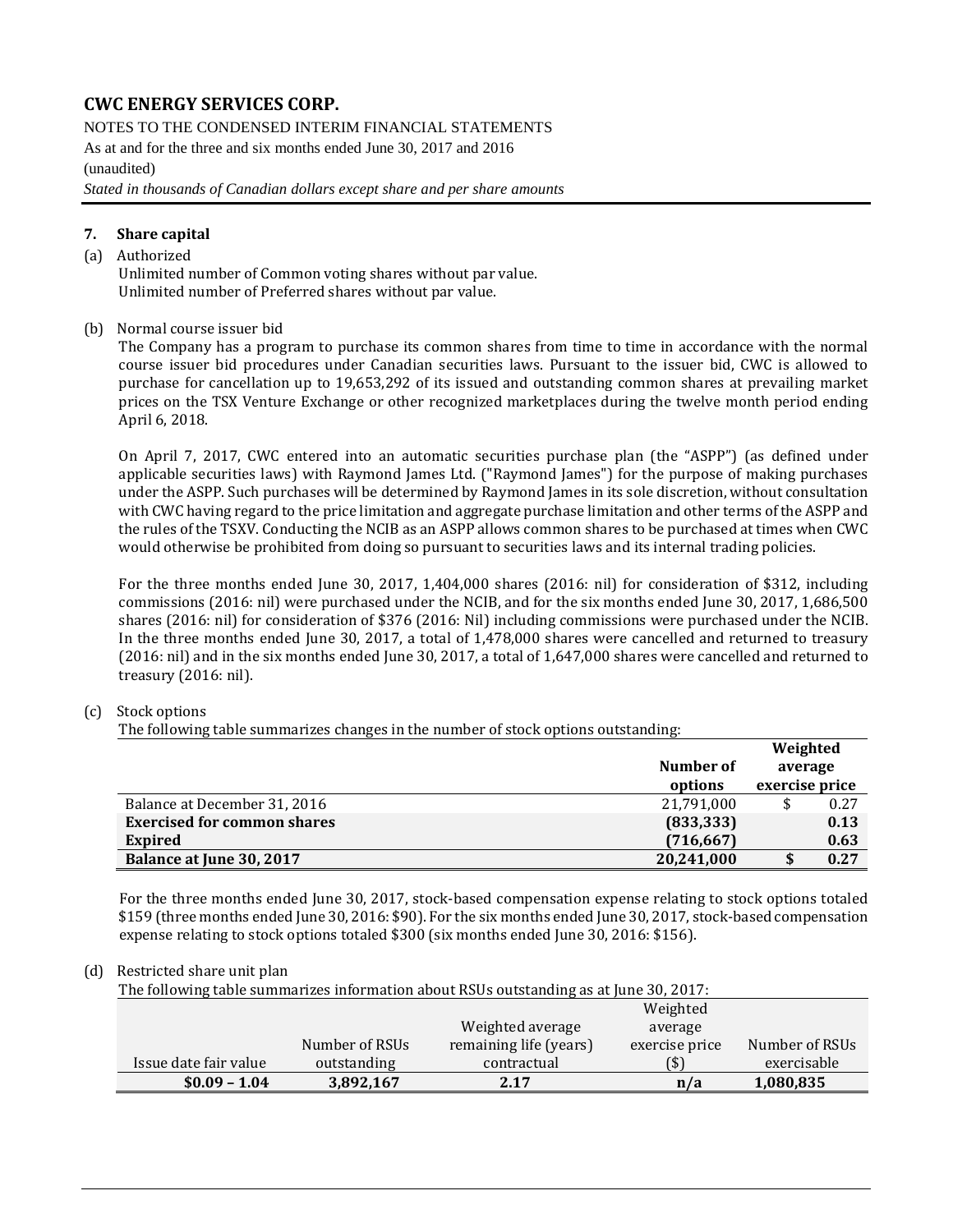#### NOTES TO THE CONDENSED INTERIM FINANCIAL STATEMENTS

As at and for the three and six months ended June 30, 2017 and 2016

#### (unaudited)

*Stated in thousands of Canadian dollars except share and per share amounts*

For the three months ended June 30, 2017, stock-based compensation expense relating to RSUs totaled \$67 (2016: \$45). For the six months ended June 30, 2017, stock-based compensation expense relating to RSUs totaled \$126 (2016: \$63).

For the six months ended June 30, 2017, 525,833 RSUs were exercised (2016: 145,000), 130,000 RSUs were forfeited (2016: 270,001) and 75,000 RSUs were issued (2016: 300,000).

#### (e) Loss per share

The following table reconciles the common shares used in computing per share amounts for the periods noted:

|                                                       | For the three months ended |                                                                                   | For the six months ended |             |  |  |
|-------------------------------------------------------|----------------------------|-----------------------------------------------------------------------------------|--------------------------|-------------|--|--|
|                                                       | <b>June 30.</b>            |                                                                                   | <b>June 30.</b>          |             |  |  |
|                                                       | 2017                       | 2016                                                                              | 2017                     | 2016        |  |  |
| Weighted average common shares<br>outstanding - basic | 392,935,814                | 324,840,096                                                                       | 392,604,720              | 308,738,337 |  |  |
| Effect of dilutive share-based compensation           |                            |                                                                                   |                          |             |  |  |
| plans                                                 |                            | -                                                                                 | -                        |             |  |  |
| Weighted average common shares                        |                            |                                                                                   |                          |             |  |  |
| outstanding - basic and diluted                       | 392,935,814                | 324,840,096                                                                       | 392,604,720              | 308,738,337 |  |  |
|                                                       |                            | $\mathbf{v}$ , and $\mathbf{v}$ is a set of $\mathbf{v}$ is a set of $\mathbf{v}$ |                          |             |  |  |

Outstanding stock options and RSUs are currently the only instruments which could potentially dilute earnings per share. For the three and six months ended June 30, 2017, the effect of all outstanding stock options and RSUs were not included in the computation of net loss per common share because to do so would be anti-dilutive.

#### **8. Supplemental cash flow information**

|                                           | For the three months ended<br><b>June 30.</b> |   |       | For the six months ended<br><b>June 30.</b> |       |   |       |  |  |
|-------------------------------------------|-----------------------------------------------|---|-------|---------------------------------------------|-------|---|-------|--|--|
|                                           | 2017                                          |   | 2016  |                                             | 2017  |   | 2016  |  |  |
| Change in non-cash working capital items: |                                               |   |       |                                             |       |   |       |  |  |
| Accounts receivable                       | \$<br>14,662                                  | S | 3,327 | - \$                                        | 2,885 | S | 2,955 |  |  |
| Inventory                                 | (66)                                          |   | 85    |                                             | (50)  |   | 118   |  |  |
| Prepaid expenses and deposits             | (200)                                         |   | 64    |                                             | 107   |   | 426   |  |  |
| Accounts payable and accrued liabilities  | (1, 137)                                      |   | 645   |                                             | 596   |   | 294   |  |  |
|                                           | \$<br>13.259                                  |   | 4.121 | -\$                                         | 3,538 |   | 3,793 |  |  |

#### **9. Operating segments**

The Company operates in the western Canadian oilfield service industry through its Contract Drilling and Production Services segments. The Contract Drilling segment provides drilling rigs and related ancillary equipment to oil and gas exploration and production companies. The Production Services segment provides well services to oil and gas exploration and production companies through the use of service rigs and coil tubing units.

Management uses net income before depreciation and income taxes ("segment profit") in management reports reviewed by key management personnel and the board of directors to measure performance at a segment basis. Segment profit is used to measure performance as management believes this is the most relevant measure in evaluating the results of our segments relative to each other and other entities that operate within the respective industries.

The Corporate segment captures general and administrative expenses associated with supporting each of the reporting segments operations, plus costs associated with being a public company. Also included in the Corporate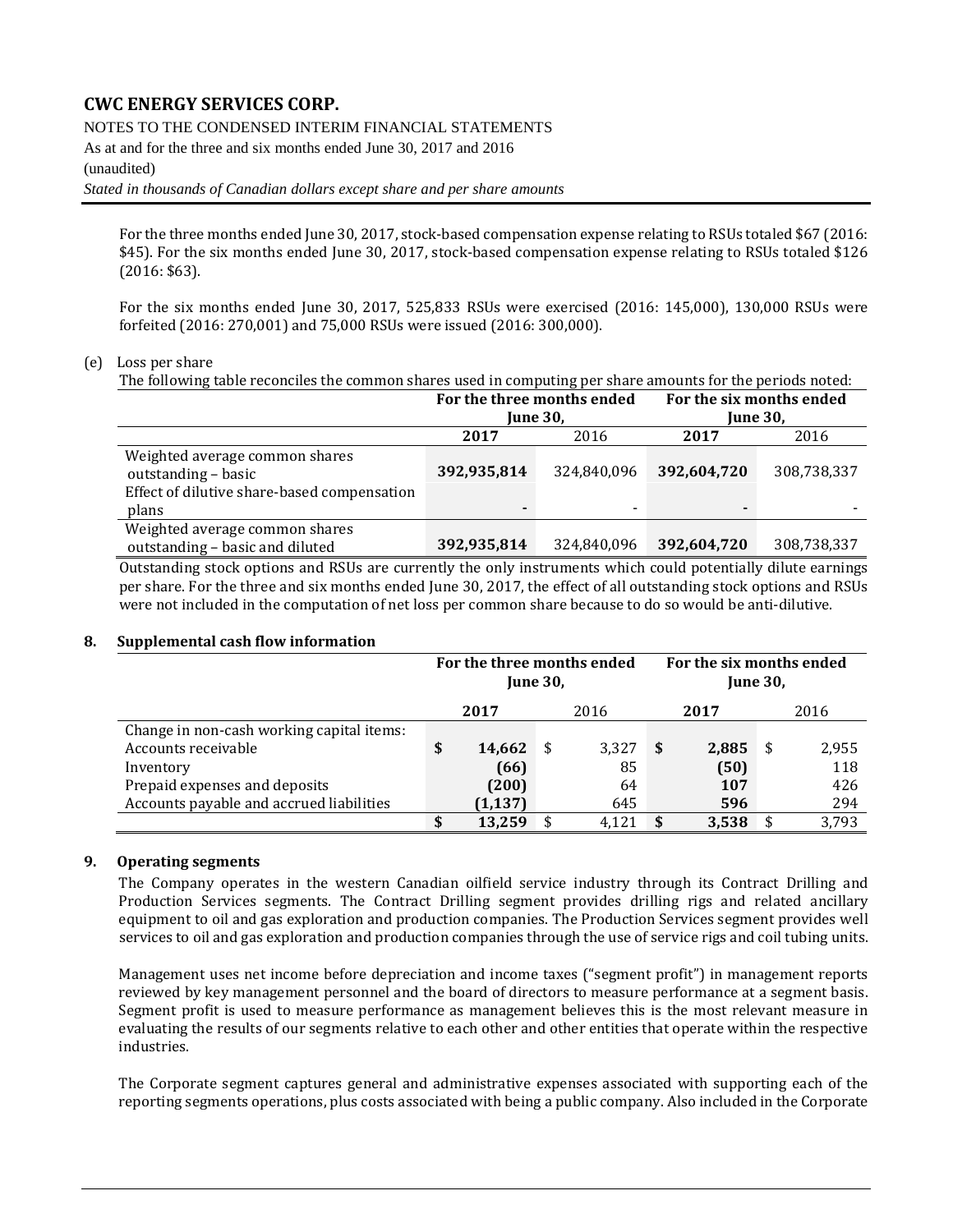NOTES TO THE CONDENSED INTERIM FINANCIAL STATEMENTS

As at and for the three and six months ended June 30, 2017 and 2016 (unaudited)

*Stated in thousands of Canadian dollars except share and per share amounts*

segment is interest expense for debt servicing, income tax expense and other amounts not directly related to the two primary segments.

The amounts related to each industry segment are as follows:

|                                          | Contract        | <b>Production</b> |           |              |
|------------------------------------------|-----------------|-------------------|-----------|--------------|
| For the three months ended June 30, 2017 | <b>Drilling</b> | <b>Services</b>   | Corporate | <b>Total</b> |
| Revenue                                  | \$<br>3,042     | \$<br>12,072      | \$        | \$<br>15,114 |
|                                          |                 |                   |           |              |
| Direct operating expenses                | 2,228           | 9,536             |           | 11,764       |
| Selling and administrative expenses      | 191             | 2,031             | 900       | 3,122        |
| Stock based compensation                 |                 |                   | 226       | 226          |
| Finance costs                            |                 |                   | 570       | 570          |
| Gain on disposal of equipment            |                 | (6)               |           | (6)          |
| Net income (loss) before depreciation    |                 |                   |           |              |
| and taxes                                | 623             | 511               | (1,696)   | (562)        |
| Depreciation and amortization            | 635             | 2,346             | 41        | 3,022        |
| Net loss before tax                      | (12)            | (1, 835)          | (1,737)   | (3,584)      |
| Deferred income tax recovery             |                 |                   | (907)     | (907)        |
| <b>Net loss</b>                          | (12)            | (1, 835)          | (830)     | (2,677)      |
|                                          |                 |                   |           |              |
| Capital expenditures                     | 1,138           | 1,277             | 9         | 2,424        |
|                                          |                 |                   |           |              |
| As at June 30, 2017                      |                 |                   |           |              |
| Property and equipment                   | 92,830          | 93,638            | 253       | 186,721      |
| Intangibles                              | 571             |                   |           | 571          |

|                                          | <b>Contract</b> | <b>Production</b> |           |         |              |
|------------------------------------------|-----------------|-------------------|-----------|---------|--------------|
| For the three months ended June 30, 2016 | <b>Drilling</b> | <b>Services</b>   | Corporate |         | Total        |
| Revenue                                  | \$<br>1,414     | \$<br>12,470      | \$        |         | \$<br>13,884 |
|                                          |                 |                   |           |         |              |
| Direct operating expenses                | 1,073           | 8,813             |           |         | 9,886        |
| Selling and administrative expenses      | 243             | 1,718             |           | 1,038   | 2,999        |
| Stock based compensation                 |                 |                   |           | 135     | 135          |
| Finance costs                            |                 |                   |           | 840     | 840          |
| Loss on disposal of equipment            | (25)            | (6)               |           |         | (31)         |
| Net income (loss) before depreciation    |                 |                   |           |         |              |
| and taxes                                | 123             | 1,945             |           | (2,013) | 55           |
| Depreciation and amortization            | 404             | 2,694             |           | 41      | 3,139        |
| Net loss before tax                      | (281)           | (749)             |           | (2,054) | (3,084)      |
| Deferred income tax recovery             |                 |                   |           | (805)   | (805)        |
| <b>Net loss</b>                          | (281)           | (749)             |           | (1,249) | (2,279)      |
|                                          |                 |                   |           |         |              |
| Capital expenditures                     | 268             | 107               |           |         | 375          |
|                                          |                 |                   |           |         |              |
| As at June 30, 2016                      |                 |                   |           |         |              |
| Property and equipment                   | 95,428          | 102,010           |           | 292     | 197,730      |
| Intangibles                              | 876             |                   |           |         | 876          |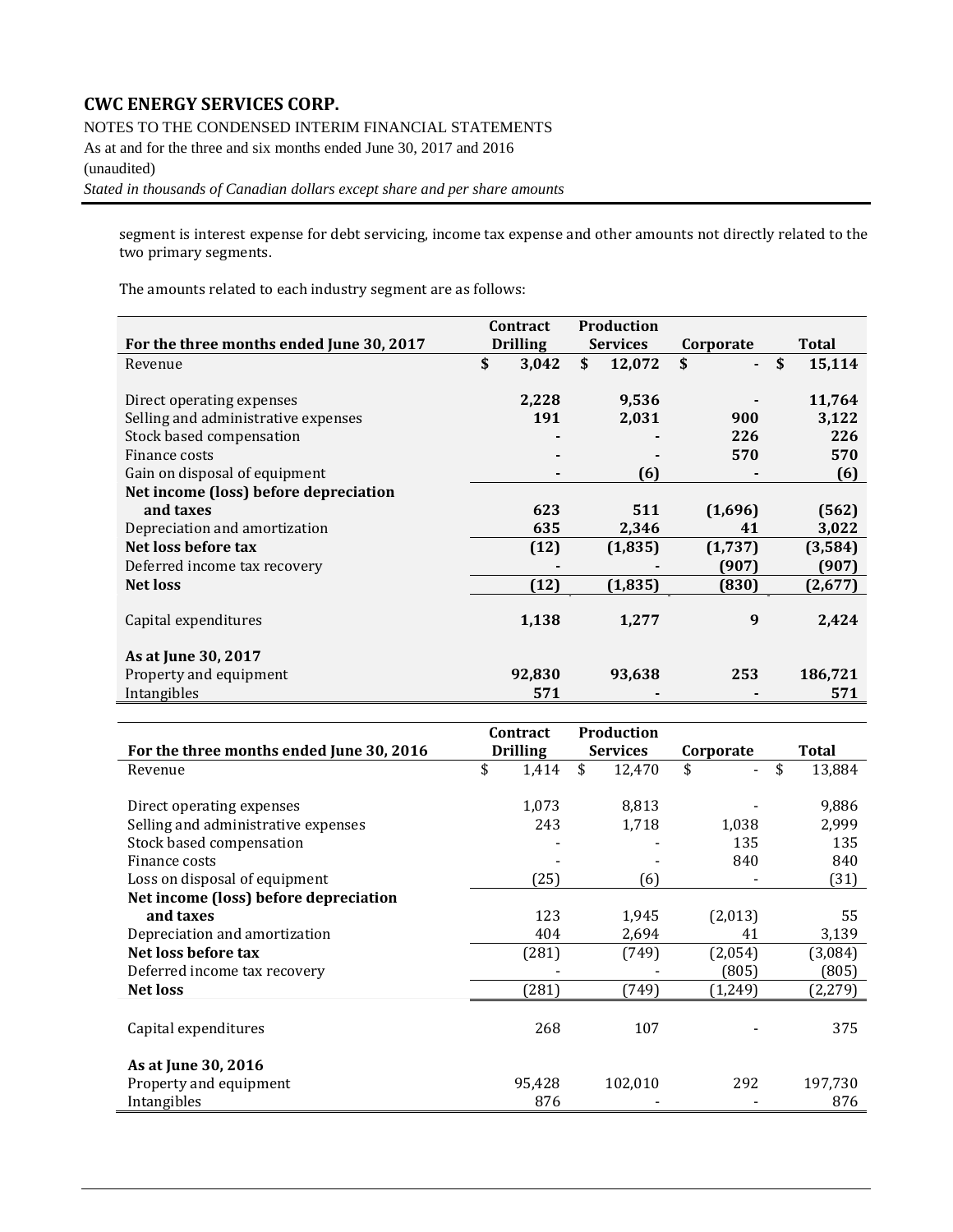NOTES TO THE CONDENSED INTERIM FINANCIAL STATEMENTS

As at and for the three and six months ended June 30, 2017 and 2016 (unaudited)

*Stated in thousands of Canadian dollars except share and per share amounts*

|                                        | <b>Contract</b> |                 | <b>Production</b> |           |              |
|----------------------------------------|-----------------|-----------------|-------------------|-----------|--------------|
| For the six months ended June 30, 2017 |                 | <b>Drilling</b> | <b>Services</b>   | Corporate | Total        |
| Revenue                                | \$              | 14,178          | \$<br>33,444      | \$        | \$<br>47,622 |
|                                        |                 |                 |                   |           |              |
| Direct operating expenses              |                 | 10,431          | 25,351            |           | 35,782       |
| Selling and administrative expenses    |                 | 434             | 4,158             | 1,870     | 6,462        |
| Stock based compensation               |                 |                 |                   | 426       | 426          |
| Finance costs                          |                 |                 |                   | 1,115     | 1,115        |
| (Gain) loss on disposal of equipment   |                 | 48              | (6)               |           | 42           |
| Net income (loss) before depreciation  |                 |                 |                   |           |              |
| and taxes                              |                 | 3,265           | 3,941             | (3, 411)  | 3,795        |
| Depreciation and amortization          |                 | 2,412           | 5,286             | 82        | 7,780        |
| Net income (loss) before tax           |                 | 853             | (1, 345)          | (3, 493)  | (3,985)      |
| Deferred income tax recovery           |                 |                 |                   | (940)     | (940)        |
| Net income (loss)                      |                 | 853             | (1, 345)          | (2, 553)  | (3,045)      |
|                                        |                 |                 |                   |           |              |
| Capital expenditures                   |                 | 1.284           | 1.789             | 9         | 3,082        |
|                                        |                 |                 |                   |           |              |
|                                        |                 | <b>Contract</b> | <b>Production</b> |           |              |

|                                        | contract        | rrouucuon       |                                |              |
|----------------------------------------|-----------------|-----------------|--------------------------------|--------------|
| For the six months ended June 30, 2016 | <b>Drilling</b> | <b>Services</b> | Corporate                      | <b>Total</b> |
| Revenue                                | \$<br>5,533     | \$<br>28,091    | \$<br>$\overline{\phantom{0}}$ | \$<br>33,624 |
|                                        |                 |                 |                                |              |
| Direct operating expenses              | 4.042           | 19.960          |                                | 24,002       |
| Selling and administrative expenses    | 410             | 3,436           | 2,220                          | 6,066        |
| Stock based compensation               |                 |                 | 219                            | 219          |
| Finance costs                          |                 |                 | 1,417                          | 1,417        |
| Loss on disposal of equipment          | (25)            | 139             |                                | 114          |
| Net income (loss) before depreciation  |                 |                 |                                |              |
| and taxes                              | 1,106           | 4,556           | (3,856)                        | 1,806        |
| Depreciation and amortization          | 1,210           | 5,516           | 84                             | 6,810        |
| Net loss before tax                    | (104)           | (960)           | (3,940)                        | (5,004)      |
| Deferred income tax recovery           |                 |                 | (1,295)                        | (1,295)      |
| Net income loss                        | (104)           | (960)           | (2,645)                        | (3,709)      |
|                                        |                 |                 |                                |              |
| Capital expenditures                   | 294             | 340             |                                | 641          |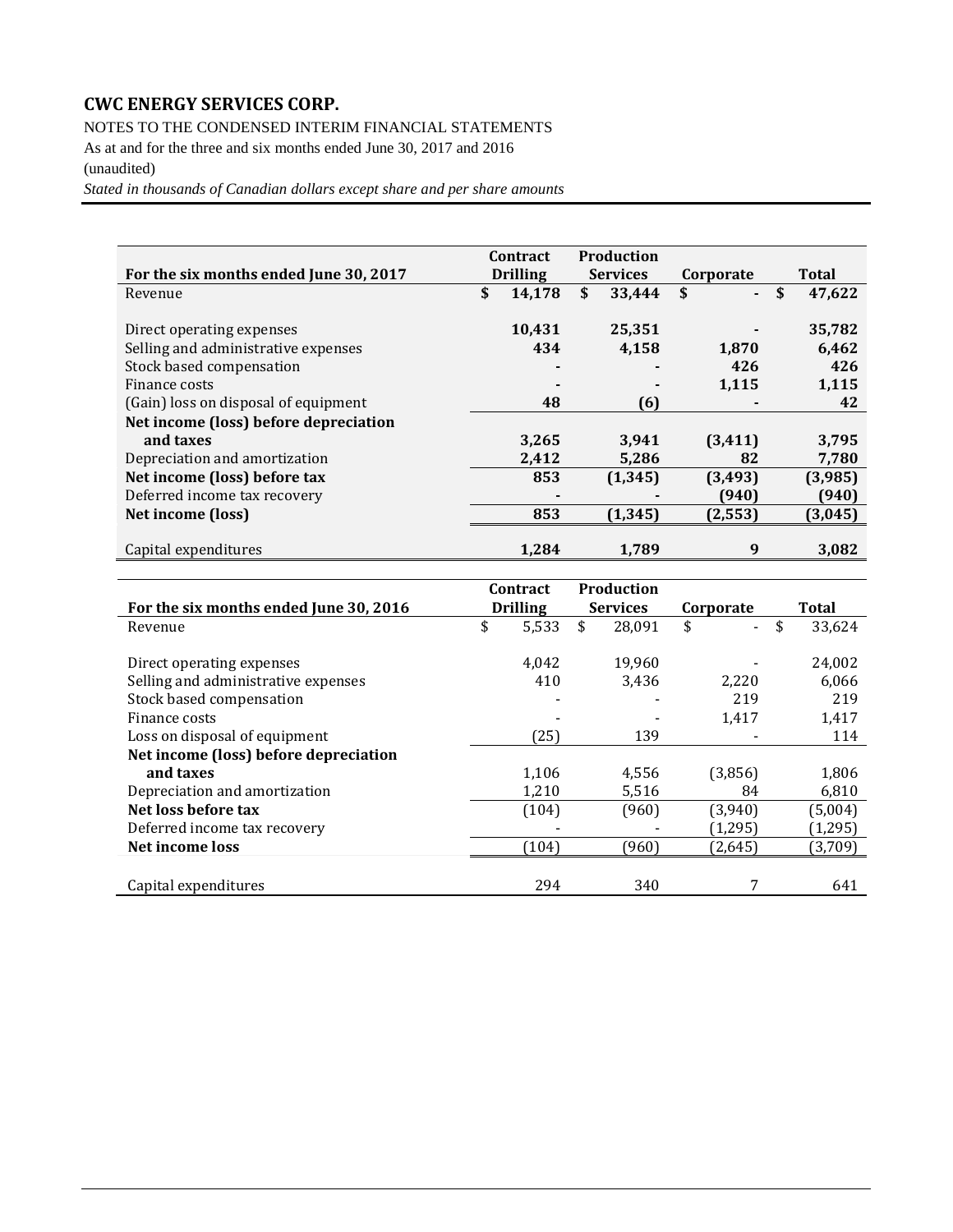NOTES TO THE CONDENSED INTERIM FINANCIAL STATEMENTS

As at and for the three and six months ended June 30, 2017 and 2016 (unaudited)

*Stated in thousands of Canadian dollars except share and per share amounts*

## **10. Expenses by nature**

| For the three months<br>ended June 30, 2017 | Direct<br>operating<br>expenses | Selling and<br>administrative<br>expenses | Stock based<br>compensation |                          | Finance<br>costs         | Depreciation<br>expense        | Gain on<br>disposal of<br>equipment | Total        |
|---------------------------------------------|---------------------------------|-------------------------------------------|-----------------------------|--------------------------|--------------------------|--------------------------------|-------------------------------------|--------------|
| Personnel expenses                          | \$<br>7,963                     | \$<br>$1,908$ \$                          |                             | $226 \text{ }$ \$        | $\mathcal{L}^{\pm}$      | \$<br>$\overline{\phantom{a}}$ | \$<br>$\overline{\phantom{0}}$      | \$<br>10,097 |
| Other operating                             |                                 |                                           |                             |                          |                          |                                |                                     |              |
| expenses <sup>(1)</sup>                     | 3,801                           |                                           |                             |                          |                          |                                |                                     | 3,801        |
| Other selling and                           |                                 |                                           |                             |                          |                          |                                |                                     |              |
| administrative expenses                     |                                 | 782                                       |                             |                          | $\overline{\phantom{a}}$ |                                |                                     | 782          |
| Bad debt recovery                           |                                 |                                           |                             |                          | $\,$                     |                                |                                     |              |
| <b>Facility expenses</b>                    |                                 | 432                                       |                             | -                        |                          |                                |                                     | 432          |
| Finance costs                               | $\overline{\phantom{0}}$        |                                           |                             | $\overline{\phantom{a}}$ | 570                      |                                |                                     | 570          |
| Depreciation expense                        |                                 |                                           |                             |                          |                          | 3,022                          |                                     | 3,022        |
| Gain on disposal of                         |                                 |                                           |                             |                          |                          |                                |                                     |              |
| equipment                                   |                                 |                                           |                             |                          |                          |                                | (6)                                 | (6)          |
| Total                                       | \$<br>11.764                    | \$<br>$3.122$ \$                          |                             | 226S                     | 570 \$                   | 3,022                          | (6)                                 | \$18,698     |

|                         | Direct      | Selling and      |              |                   |                          |                                | Gain on              |              |
|-------------------------|-------------|------------------|--------------|-------------------|--------------------------|--------------------------------|----------------------|--------------|
| For the three months    | operating   | administrative   | Stock based  |                   | Finance                  | Depreciation                   | disposal of          |              |
| ended June 30, 2016     | expenses    | expenses         | compensation |                   | costs                    | expense                        | equipment            | Total        |
| Personnel expenses      | \$<br>6.941 | \$<br>$1,645$ \$ |              | $135 \text{ }$ \$ | $\blacksquare$           | \$<br>$\overline{\phantom{a}}$ | \$<br>$\blacksquare$ | \$<br>8,721  |
| Other operating         |             |                  |              |                   |                          |                                |                      |              |
| expenses <sup>(1)</sup> | 2.945       |                  |              |                   |                          |                                |                      | 2,945        |
| Other selling and       |             |                  |              |                   |                          |                                |                      |              |
| administrative expenses |             | 819              |              |                   |                          |                                |                      | 819          |
| Bad debt expense        |             | (26)             |              | ۰                 | $\overline{\phantom{a}}$ |                                |                      | (26)         |
| Facility expenses       |             | 561              |              |                   |                          |                                |                      | 561          |
| Finance costs           |             |                  |              | $\blacksquare$    | 840                      |                                |                      | 840          |
| Depreciation expense    |             |                  |              |                   |                          | 3,139                          |                      | 3,139        |
| Gain on disposal of     |             |                  |              |                   |                          |                                |                      |              |
| equipment               |             |                  |              |                   |                          |                                | 31)                  | (31)         |
| Total                   | \$<br>9.886 | \$<br>2,999 \$   |              | 135 \$            | 840                      | 3,139                          | 31)                  | \$<br>16,968 |

| For the six months ended | Direct       | Selling and              |                          |         |                                | Loss on                  |          |
|--------------------------|--------------|--------------------------|--------------------------|---------|--------------------------------|--------------------------|----------|
|                          | operating    | administrative           | Stock based              | Finance | Depreciation                   | disposal of              |          |
| June 30, 2017            | expenses     | expenses                 | compensation             | costs   | expense                        | equipment                | Total    |
| Personnel expenses       | \$<br>24,270 | \$<br>$3,816$ \$         | $426 \text{ }$ \$        | $\sim$  | \$<br>$\overline{\phantom{a}}$ | \$<br>۰.                 | \$28,512 |
| Other operating          |              |                          |                          |         |                                |                          |          |
| expenses <sup>(1)</sup>  | 11,512       |                          |                          |         |                                |                          | 11,512   |
| Other selling and        |              |                          |                          |         |                                |                          |          |
| administrative expenses  |              | 1,681                    |                          |         |                                |                          | 1,681    |
| Bad debt recovery        |              | (2)                      | -                        | $\,$    |                                |                          | (2)      |
| <b>Facility expenses</b> |              | 967                      | $\overline{\phantom{0}}$ | $\,$    |                                |                          | 967      |
| Finance costs            | $\,$         | $\overline{\phantom{0}}$ | $\overline{\phantom{0}}$ | 1,115   |                                | $\overline{\phantom{a}}$ | 1,115    |
| Depreciation expense     |              |                          |                          | $\,$    | 7.780                          |                          | 7,780    |
| Loss on disposal of      |              |                          |                          |         |                                |                          |          |
| equipment                |              |                          |                          |         |                                | 42                       | 42       |
| Total                    | \$<br>35,782 | \$<br>$6,462$ \$         | 426                      | 1,115   | 7,780                          | 42                       | \$51,607 |